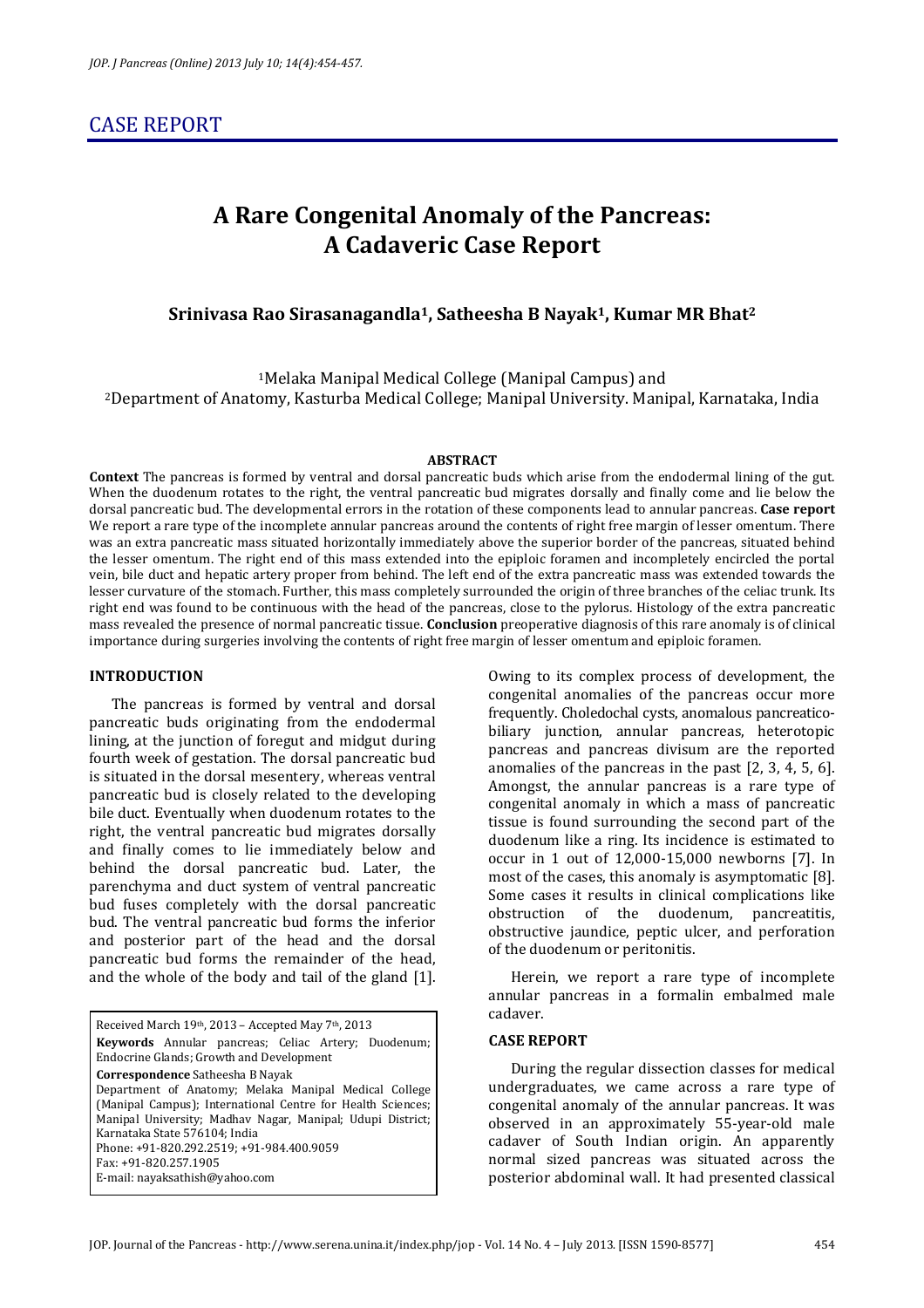

**Figure 1.** Dissection of supracolic compartment of abdomen showing the accessory pancreatic mass (APM), above the superior border of body of pancreas (PN). Note the accessory pancreatic mass extending horizontally from the right free margin of lesser omentum to the lesser curvature of the stomach (SM). Left gastric artery (LGA) piercing the accessory pancreatic mass is also seen. B: bile duct; LR: liver

parts; head, body and tail. Head was situated within the concavity of the duodenum and uncinate process, arising from its inferior border which was smaller than the normal. There was an extra pancreatic mass situated horizontally immediately above the superior border of the pancreas, behind the lesser omentum (Figure 1). The right end of this mass extended towards the epiploic foramen and incompletely encircled the portal vein, bile duct and hepatic artery proper from behind. At the level of epiploic foramen, the mass was found to be continuous with the head of the pancreas (Figures 2 and 3). The left end of the extra pancreatic mass extended towards the lesser curvature of the stomach (Figure 1). This mass completely



**Figure 2.** Dissection of supracolic compartment of abdomen, showing the accessory pancreatic mass (APM) above the pancreas. Note the accessory pancreatic mass is incompletely encircling the contents of right free margin of the lesser omentum.

B: bile duct; BPN: body of the pancreas; GB: gallbladder; GDA: gastroduodenal artery; LGA: left gastric artery; LLR: left lobe of the liver; RLR: right lobe of the liver; SM: stomach



**Figure 3.** Closer view of dissection of supracolic compartment of abdomen, showing the accessory pancreatic mass (APM) above the pancreas. Note the accessory pancreatic mass is incompletely encircling the contents of right free margin of the lesser omentum.

B: bile duct; BPN: body of the pancreas; GB: gallbladder; GDA: gastroduodenal artery; HAP: hepatic artery proper; HPN: head of the pancreas; LR: liver

surrounded the origin of three branches of the celiac trunk. Further, the left gastric artery coursed through the substance of this mass on its way to the cardiac end of the stomach (Figure 1). The initial segment of the splenic artery was found in the gap between the extra pancreatic mass and superior border of body of the normal pancreas. No other associated anomalies were observed in the supracolic compartment of the abdomen. Histology of the extra pancreatic mass revealed the presence of classical pancreatic lobules with serous acini, similar to the native pancreas (Figure 4).

### **DISCUSSION**

Annular pancreas is a rare congenital anomaly where a band of pancreatic tissue surrounds the second part of the duodenum either completely or incompletely [7]. Usually, this band is in continuity with the head of the pancreas. This anomaly results



**Figure 4.** Histology of extra pancreatic mass showing the pancreatic tissue with classical lobular arrangement. Note the pancreatic serous acini (PA) in the lobule. (H&E staining, 10x magnification).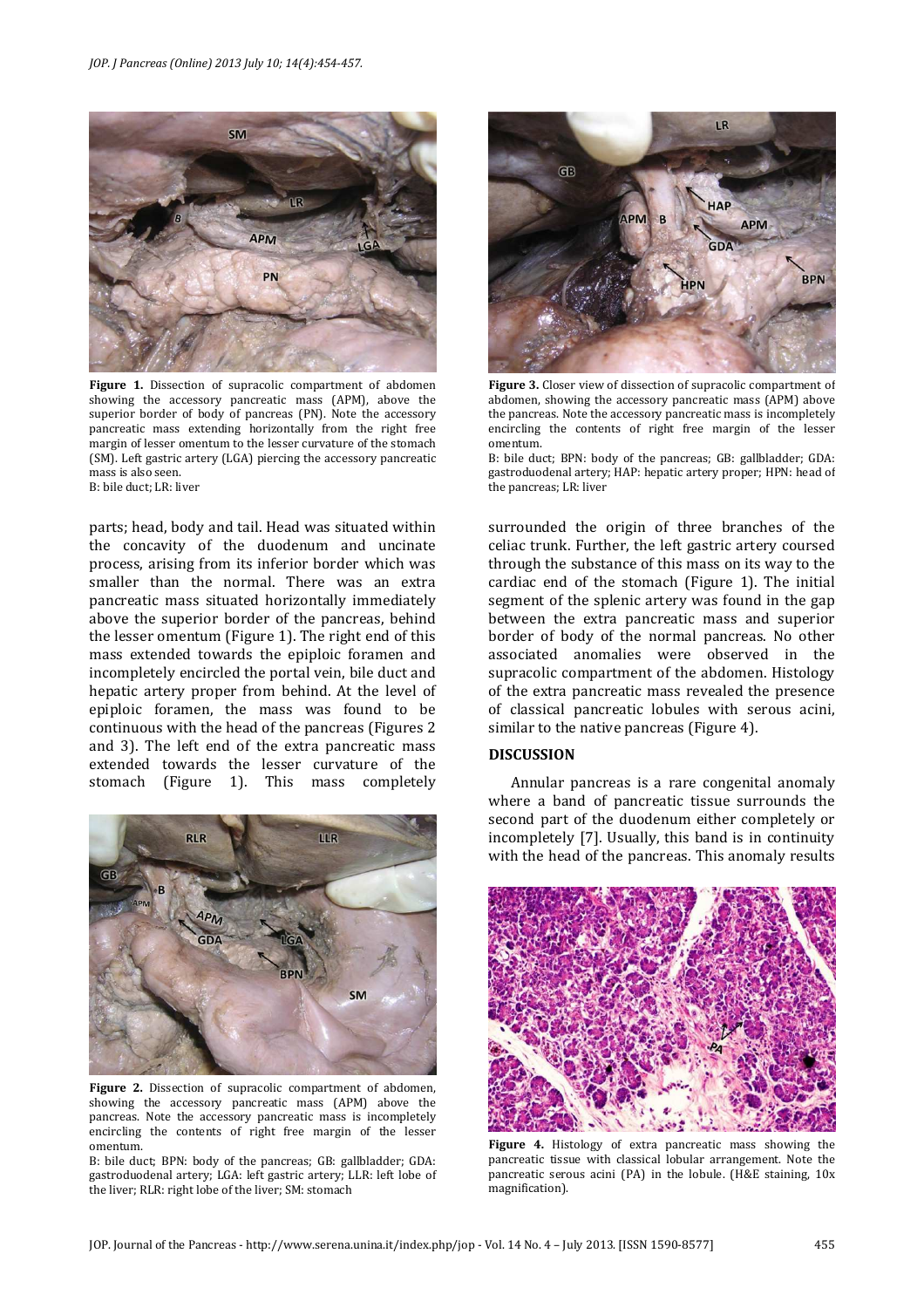due to the embryonic developmental failure. Under normal conditions, the two components of ventral pancreatic bud (right and left) fuse and rotate clockwise along with the duodenum in such a way that they come to lie below the dorsal pancreatic bud [1]. The pathogenesis of annular pancreas has been demonstrated by two main hypotheses. According to Lecco, the tip of the right ventral pancreatic bud adheres to the duodenal wall and stretches to form a ring during normal rotation [9]. The other hypothesis by Baldwin: the persisted portion of left ventral bud develops into a complete circle of pancreatic tissue around the duodenum [10]. As the annular pancreas rich in PP-rich islets which is said to be derived from the right ventral pancreatic bud, some pathologists support Lecco's hypothesis [11, 12]. Both Lecco's and Baldwin theories could convincingly explain all the proposed classifications of the annular pancreas [13, 14, 15, 16, 17]. The detailed study on developmental stages of pancreas, in the lower species gave a convincing explanation on the etiology of the annular pancreas in humans [18, 19, 20]. In pigs this anomaly is resulted by the two ventral and one dorsal pancreatic buds [18]. In chickens and frogs, the normal pancreas is formed by the fusion between two ventral and one dorsal pancreas [19, 20]. By considering the developmental stages in other species, the annular pancreas might be attributed to the persistence of the left ventral bud in the humans.

Annular pancreas is estimated to occur in one of every 12,000-15,000 live births [7]. The formed pancreatic ring around the duodenum may be of complete (25%) or partial (75%) [16, 21]. In autopsy cases, the incidence of annular pancreas has been reported to be 0.005-0.015% [22]. This anomaly occurs commonly in males. The congenital abnormalities such as esophageal atresia, imperforate anus, congenital heart disease, malrotation of the midgut, and Down syndrome are usually associated with annular pancreas. Usually, this anomaly is asymptomatic throughout life, and it may go unnoticed. But, occasionally it may cause duodenal constriction and obstruction at any point of age. It can also leads to inflammation or malignancies of the annulus, pancreatitis, obstructive jaundice, peptic ulcer, and perforation of the duodenum or peritonitis [23]. An extensive review on patients with annular pancreas by the Jimenez *et al*. has observed that majority of the cases (75%) were presented during the first week of life [24]. Siew *et al.* have reported a case of annular pancreas causing upper gastrointestinal bleeding in a child [23]. The uncinate process may surround the portal vein and superior mesenteric vein like a ring, and it may result in a rare anatomical anomaly which is called as portal annular pancreas. Earlier, incidences of such cases

have been reported [25, 26]. Prior knowledge of these rare types of cases is of clinical importance and should be considered carefully during pancreatic resections. Preoperative diagnosis of the annular pancreas can be made using MRI with cholangiopancreatography [27]. A study by Maker *et al*. has revealed that though despite having various diagnostic tools including endoscopic retrograde cholangiopancreatography preoperative diagnosis is successfully reached in only 60% of patients. Enteroenterostomy is believed to be the best intervention choice as it provides wide array of surgical options when additional factors need to be addressed [28].

The extra pancreatic tissue which is situated outside the usual anatomic location of the pancreas without any anatomic or vascular continuity with the native pancreas is defined as heterotopic pancreas [29]. Usually, it occurs at various sites in the gastrointestinal tract especially in the wall of the stomach and small intestine. It is also found to occur in the common bile duct, esophagus, mesentery, spleen and liver [30]. Genetically and physiologically heterotopic pancreas is similar to the native pancreas [31]. Majority cases of heterotopic pancreas are asymptomatic [32] and are usually observed incidentally during laparotomy or autopsy [33]. In the past, the reported incidence of heterotopic pancreas during laparotomy is 0.5% and at autopsy is 1.7% [29]. The embryological basis for the occurrence of heterotopic pancreas has been explained by several possible theories. Amongst one of the theory explains that as the development of the normal pancreas follows several evaginations, and originates from the wall of the primitive duodenum, one or more evaginations may remain in the intestinal wall or unusual shifting of this embryonic remnant along with the development of the gastrointestinal tract results in ectopic pancreatic tissue [34]. On other hand, another theory demonstrates that during embryogenesis pancreatic metaplasia of the endodermal tissues localized in the gastric submucosa may occur [34]. The extra pancreatic mass observed in the present case may not be the heterotopic pancreas as it is clearly said that heterotopic pancreas should not have any anatomical or vascular communication with the main pancreas, but in our case the extrapancreatic mass was connected to the head of the pancreas behind the bile duct.

In the present case, the observed extra pancreatic mass can be a rare type of incomplete annular pancreas and is named so because it is connected to the head of the main pancreas and partially encircled the portal vein, bile duct and the hepatic artery. This mass of pancreatic tissue might compress the portal vein or bile duct at any stage of life resulting in obstructive jaundice or portal